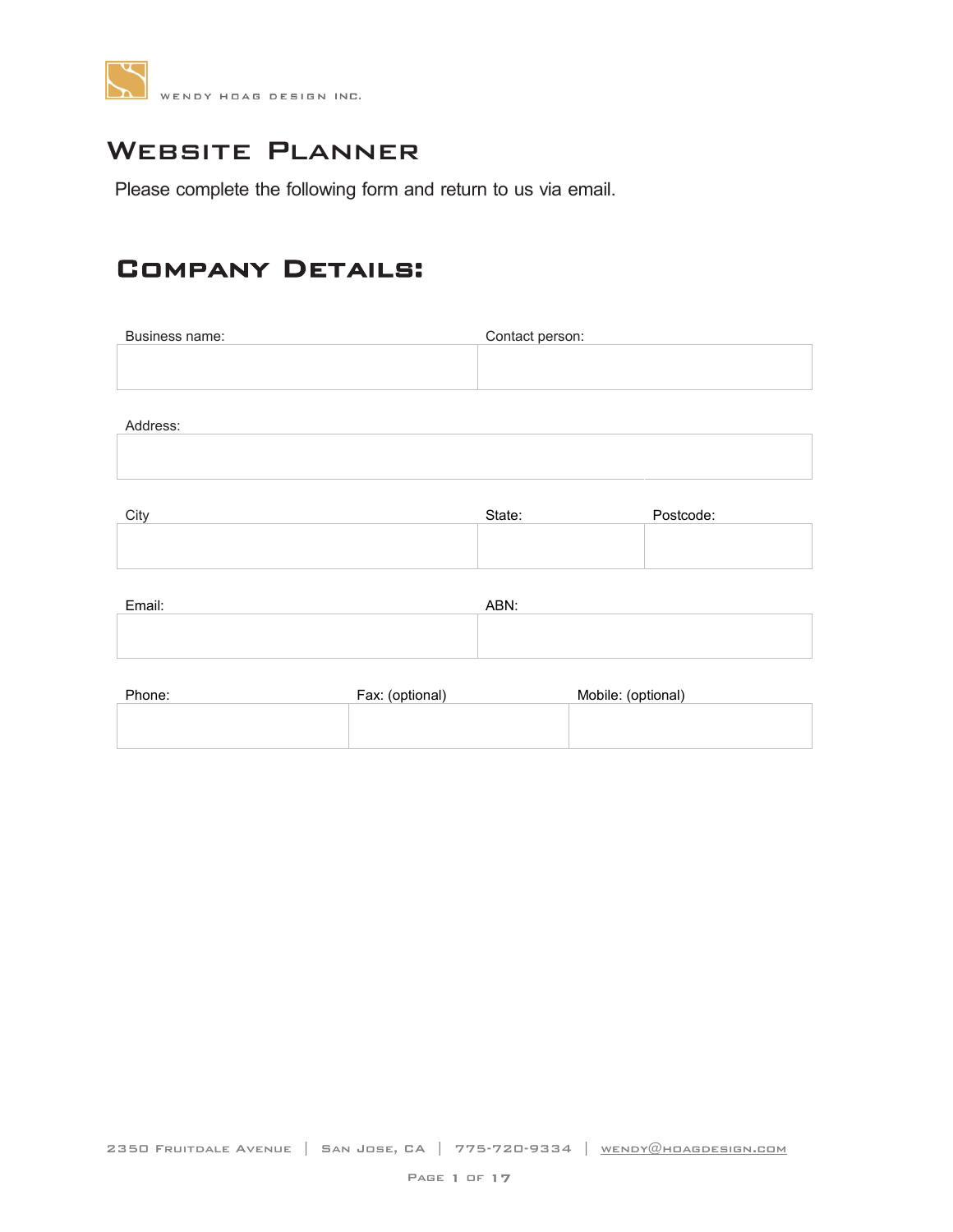#### **WEBSITE**

Г

Nominated webmaster (the person in charge of your website changes):

| Admin username:                                                                                                                                   |  |           |                               |  |
|---------------------------------------------------------------------------------------------------------------------------------------------------|--|-----------|-------------------------------|--|
| Admin password:                                                                                                                                   |  |           |                               |  |
|                                                                                                                                                   |  |           |                               |  |
|                                                                                                                                                   |  | x         | Randomly generate my password |  |
|                                                                                                                                                   |  |           |                               |  |
| Do you currently have a domain? (Yes/No)<br>E.g. www.yourbusiness.com.au                                                                          |  |           |                               |  |
| If yes, what is the domain address:                                                                                                               |  |           |                               |  |
|                                                                                                                                                   |  |           |                               |  |
|                                                                                                                                                   |  |           |                               |  |
| Do you know where you originally purchased it? (Yes/No)                                                                                           |  |           |                               |  |
|                                                                                                                                                   |  |           |                               |  |
| Do you have your username and password?                                                                                                           |  |           |                               |  |
| Username:                                                                                                                                         |  | Password: |                               |  |
|                                                                                                                                                   |  |           |                               |  |
|                                                                                                                                                   |  |           |                               |  |
| Do you have email on your domain? (Yes/No)<br>E.g. info@yourbusiness.com.au                                                                       |  |           |                               |  |
| Would you like us to manage your email? (Yes/No)<br>Please see over for email addresses you require                                               |  |           |                               |  |
| If no, would you like us to register a domain on your behalf? (Yes/No)<br>Domain registration costs an additional \$49 for a period of two years. |  |           |                               |  |
| Please register this domain for me if available                                                                                                   |  |           |                               |  |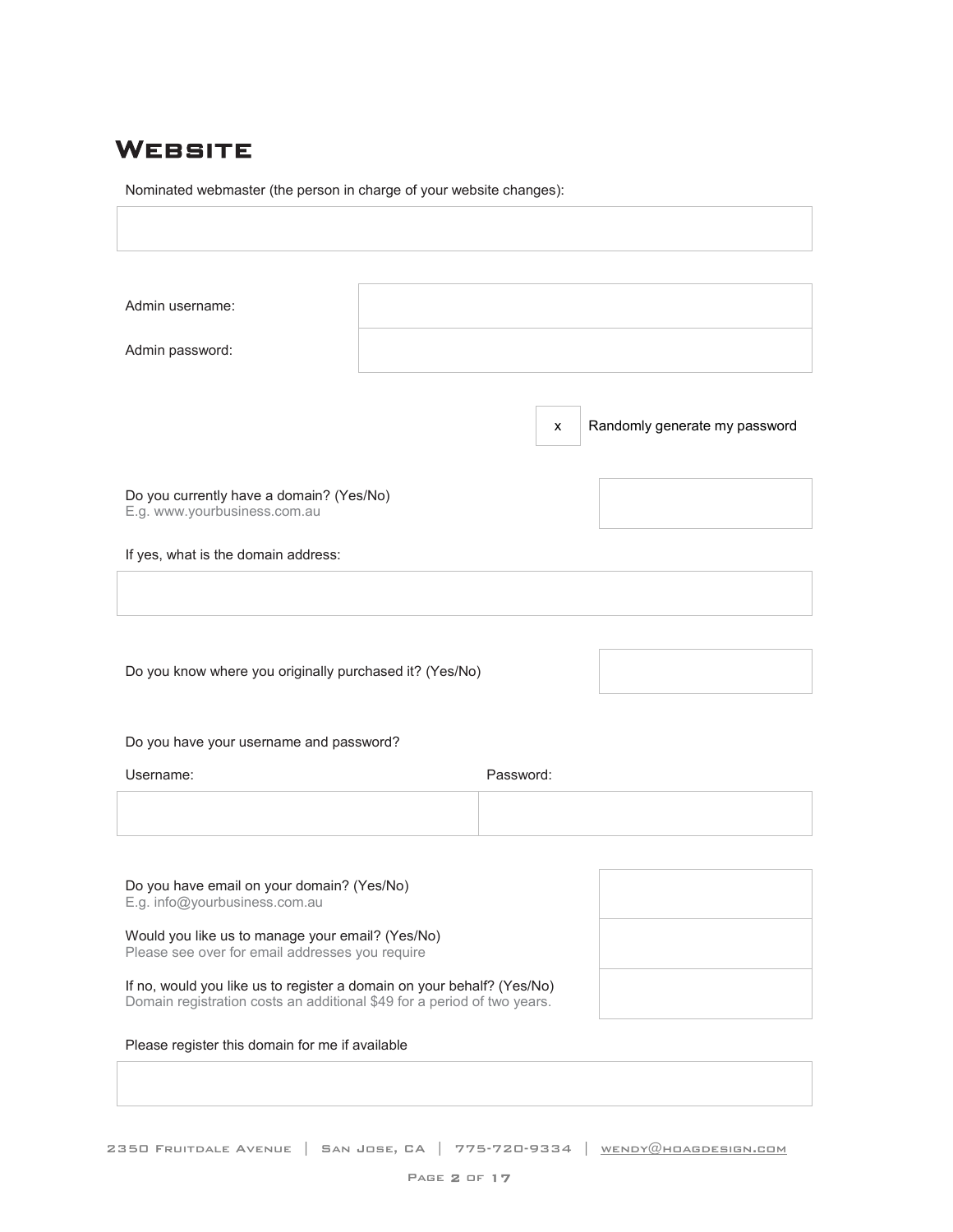# About Your Business

What exactly does your business do?

How long have you been in business, how many employees do you have, etc?

What are the most popular products/services you sell? What is the most profitable product/service you sell?

What's your 'value proposition'? Why would a user choose your site in search results?

Example

Info Site eCommerce Site

| $11110$ UILU |                        | <b>UUUIIIIIUIUU UILU</b>            |
|--------------|------------------------|-------------------------------------|
| X            | Non-Profit             | <b>Lower Prices</b>                 |
|              | <b>Free Estimates</b>  | Free Shipping                       |
|              | Free Demo              | <b>Customer Service</b>             |
|              | <b>Oldest Business</b> | Detailed Product Descriptions, etc. |
|              | Other                  | Other                               |
|              |                        |                                     |
|              |                        |                                     |



2350 Fruitdale Avenue | San Jose, CA | 775-720-9334 | [wendy@hoagdesign.com](mailto:wendy@hoagdesign.com)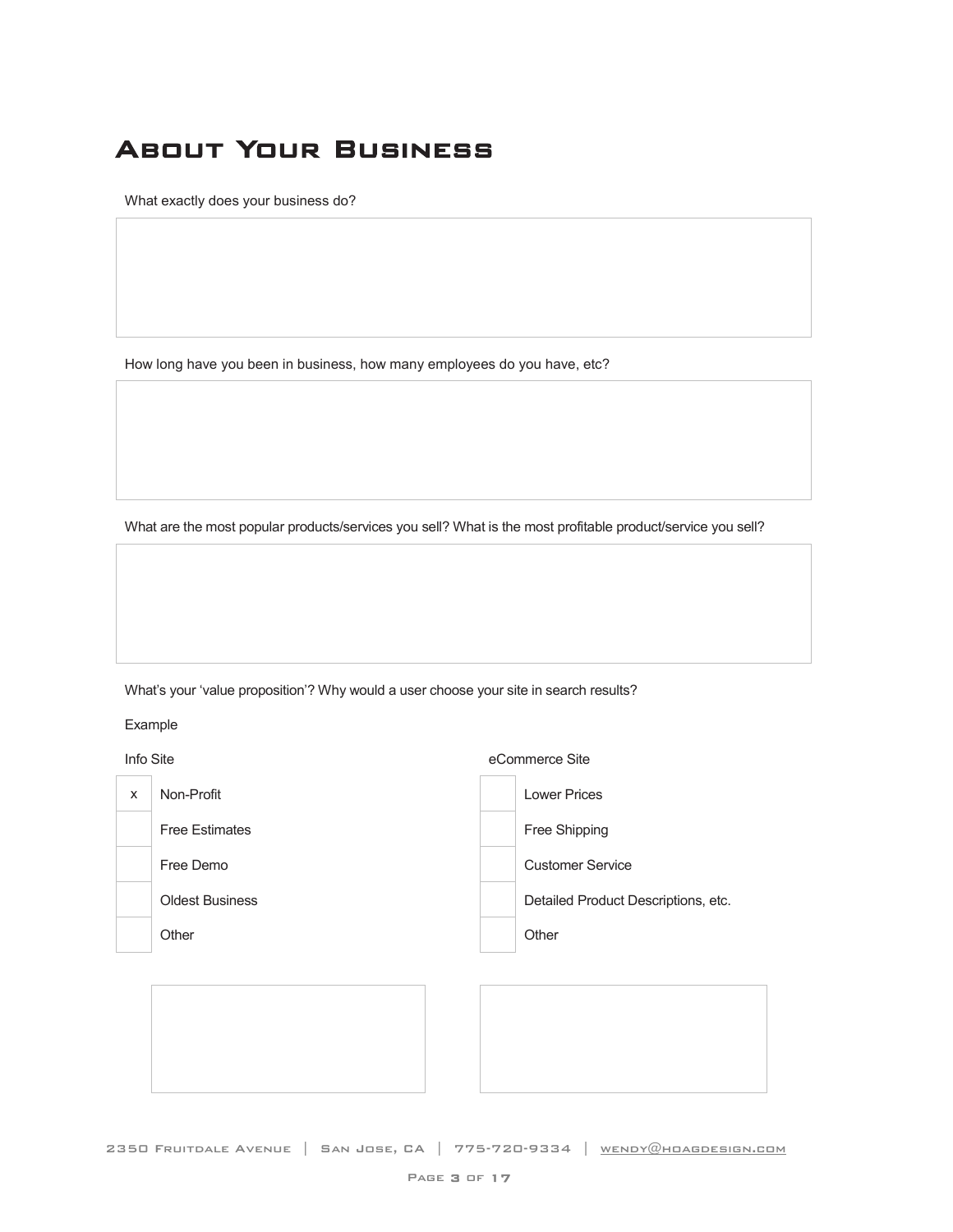

We can also set-up and host your email accounts free of charge. E.g., [yourname@yourbusiness.com.au](mailto:yourname@yourbusiness.com.au) If you would like to take advantage of this added service, please list the email addresses you require below:

2350 Fruitdale Avenue | San Jose, CA | 775-720-9334 | WENDY@HOAGDESIGN.COM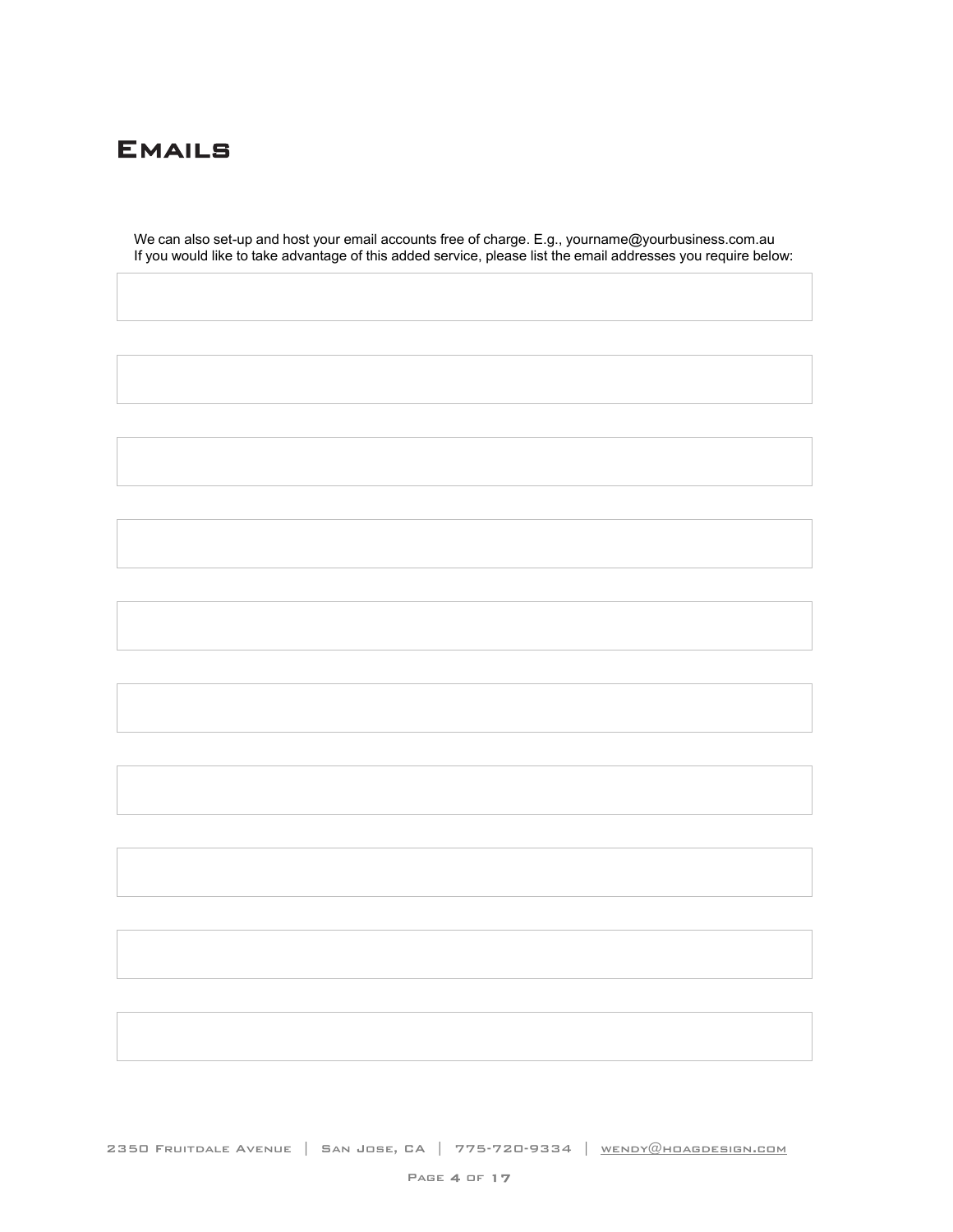# About Your Customers

Who do you want to reach? Please segment these groups if there is more than one. E.g. Blue Chip Companies, Small Business Managers. Their age, sex, income, location, occupation, education, lifestyle and purchasing habits.

Now imagine if you could merge all your customers into one typical customer, what would they be like? Talk about age, gender, location, income, car, their spending habits and... why they like you!

2350 FRUITDALE AVENUE | SAN JOSE, CA | 775-720-9334 | WENDY@HOAGDESIGN.COM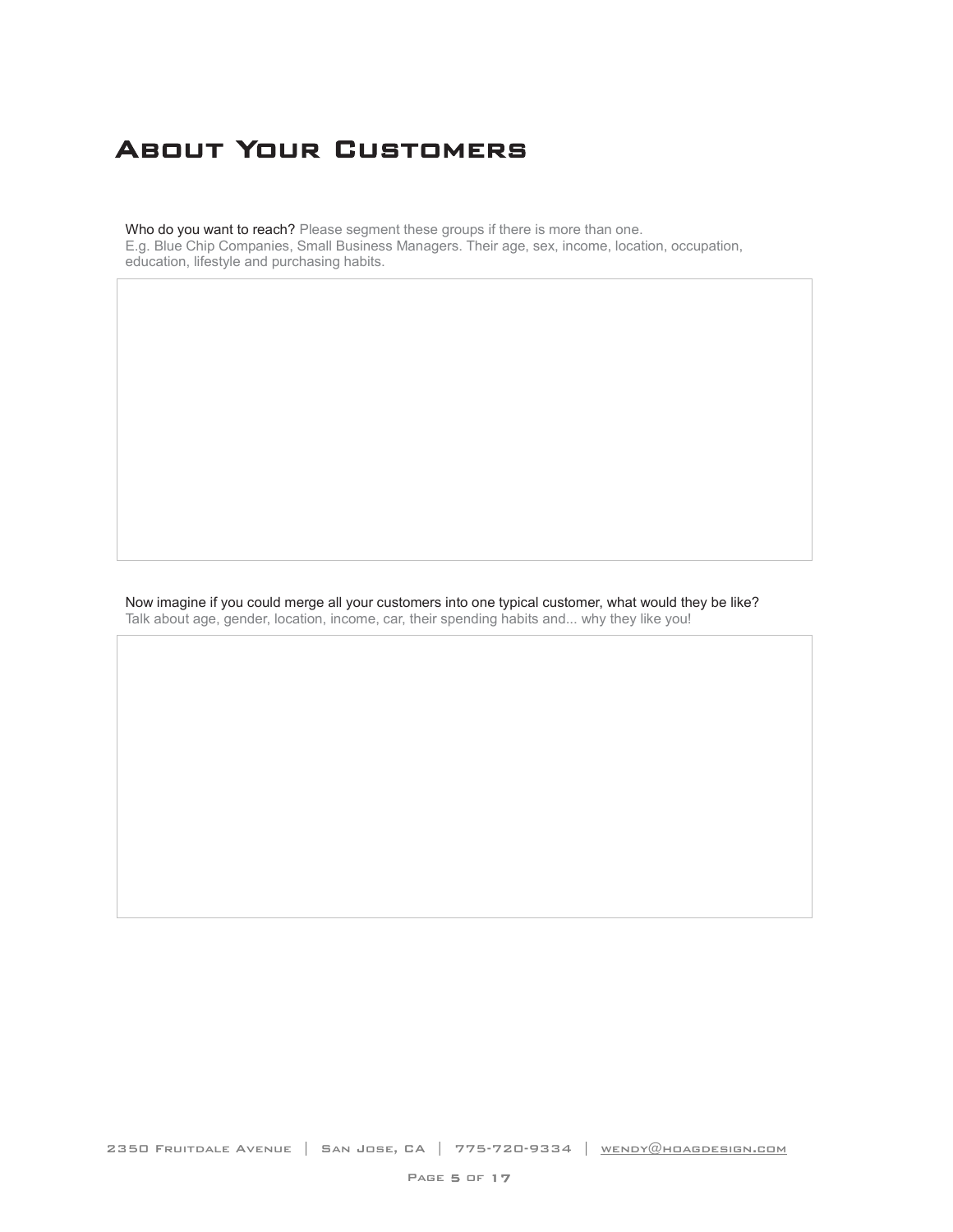# About Your Competitors

What makes you different? What makes your company different and better than your competitors? What is your key point of difference? E.g. free shipping, money-back guarantee, loyalty club, discounts, one-of-a-kind unique features, service guarantee, etc.

Who are your main competitors? Web addresses (at least three if known). We can learn a lot from your competitors' successes and failures.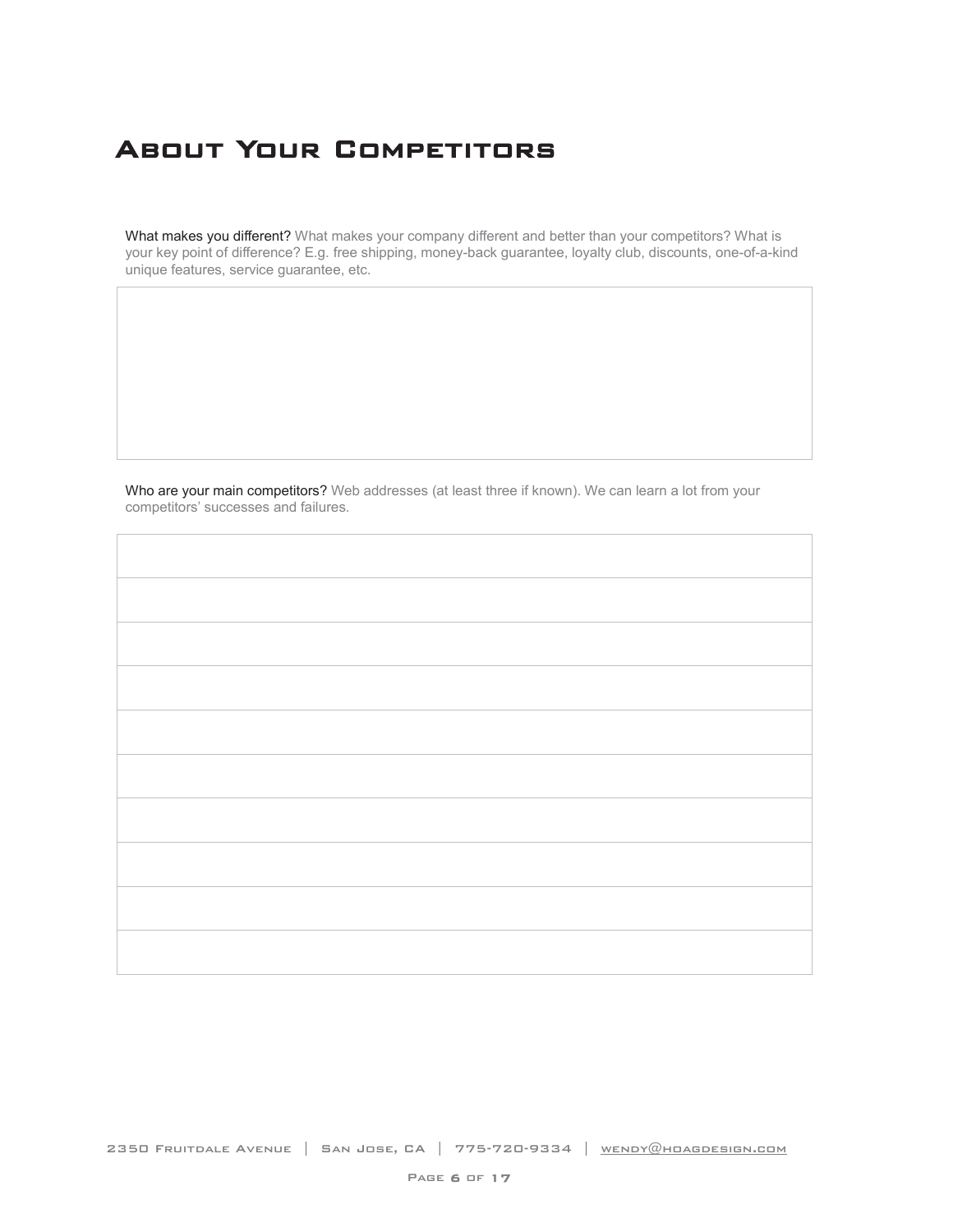# About Your Website (The Nuts & Bolts)

Conversions. How are you planning on converting visitors on your site? What is it you want them to do? E.g. Request a free consultation, download a free eBook, report or checklist, sign-up to your newsletter, call your hotline or take up a special offer.

Key message/primary action. What is the primary message or action you wish to convey? Or alternatively, what's going to be your one big offer you want to push most on your site? E.g. the things that are most likely to make visitors want to make contact with you.

Objectives: What are the basic goals of your website? To sell a product or service, provide eCommerce, networking, sell, serve your customers, open international markets, make business information available, test market new services and products, reach new markets, or improve access to information?

2350 FRUITDALE AVENUE | SAN JOSE, CA | 775-720-9334 | WENDY@HOAGDESIGN.COM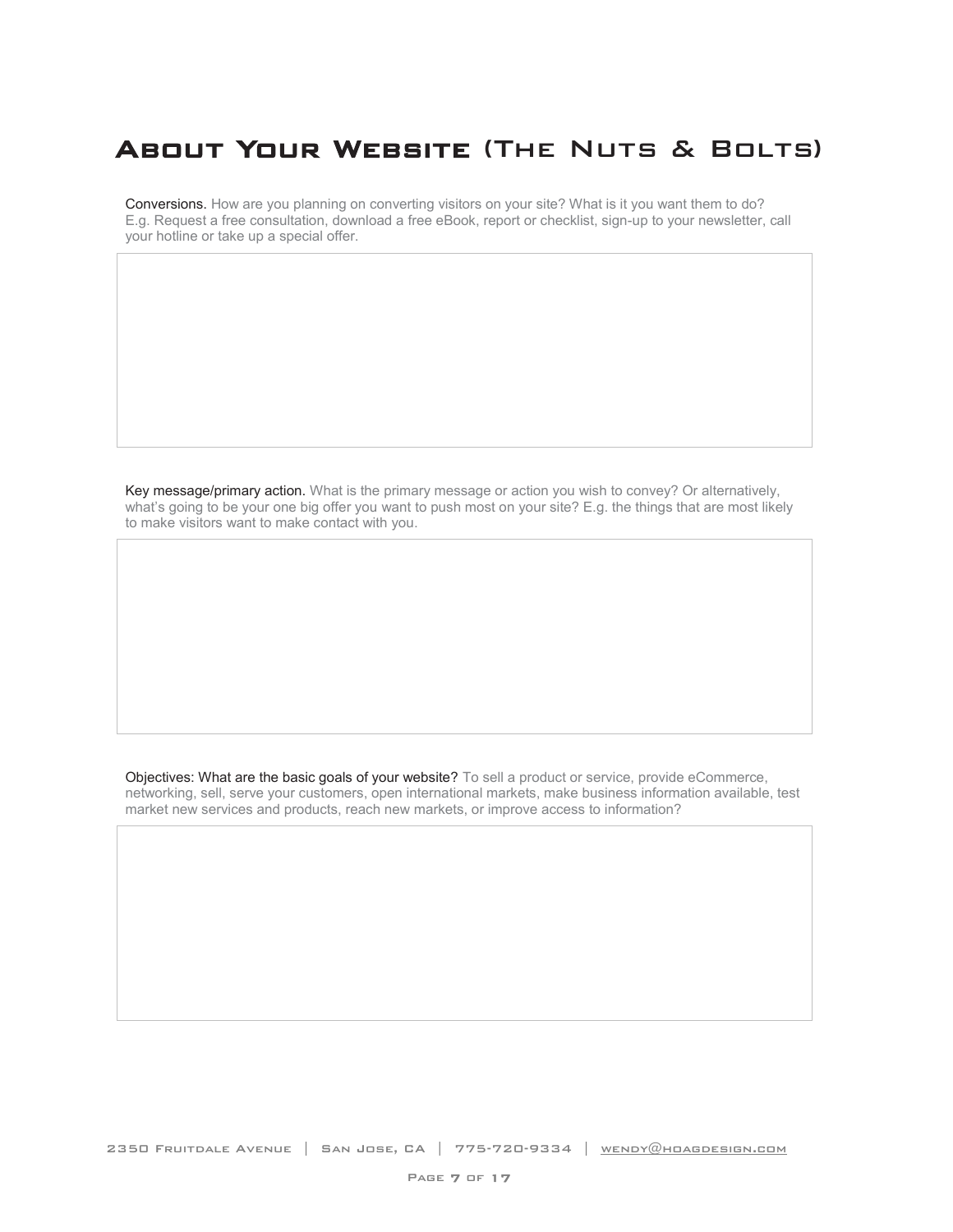# About Your Website (The Design)

Logo/corporate identity. Do you have a logo you can supply? What colors would you like us to use?

Company tagline. Do you have a tagline that needs to be incorporated into the design?

What look and feel would you like for your website? E.g. fresh, fun and functional, modern, elegant, artistic, professional, conservative, sophisticated, funky, juvenile, kids/baby, traditional, natural/earthy etc.

Is there anything you would like to add about your new website requirements?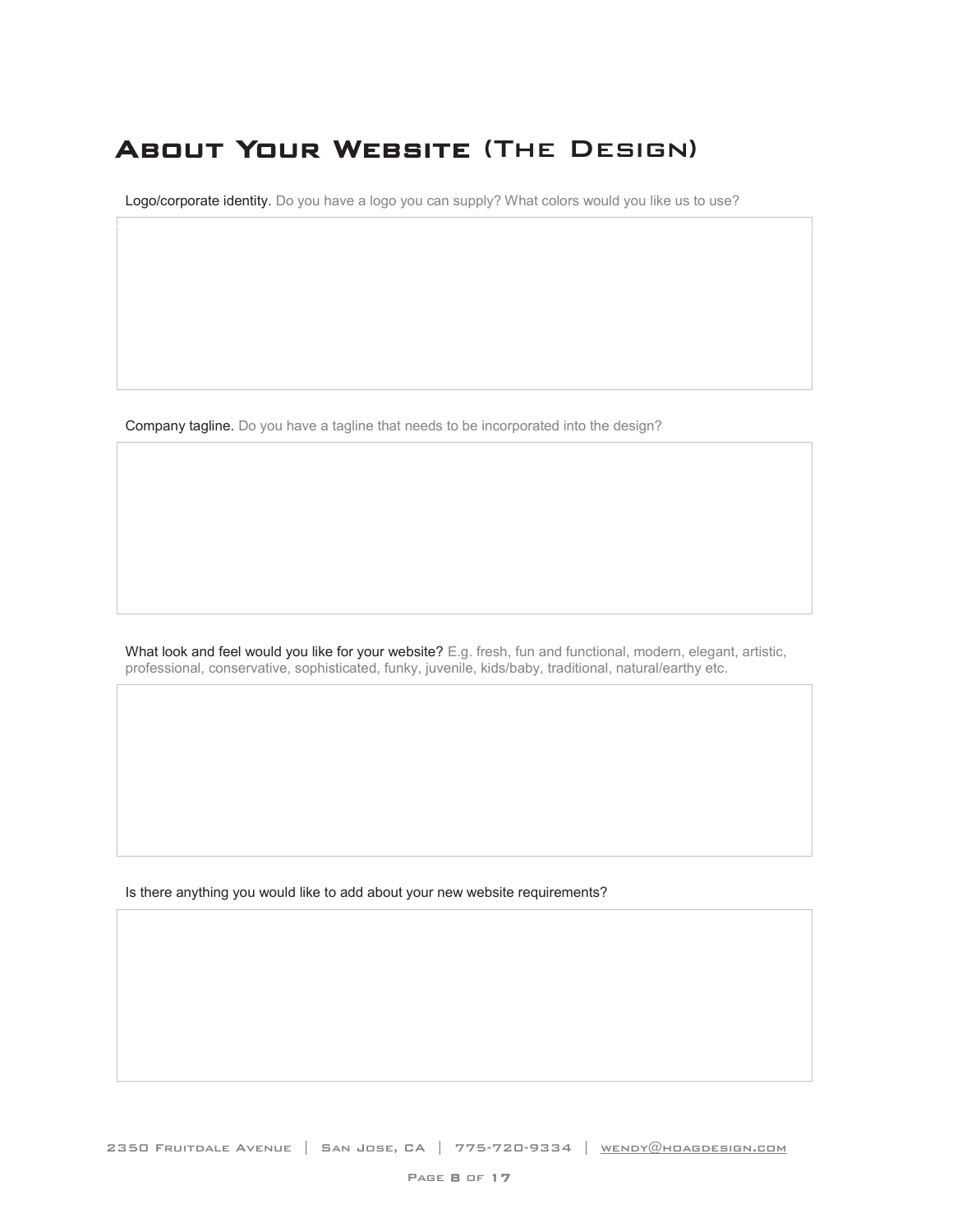## YOUR NEW WEBSITE

Email marketing. Would you like us to include a subscriber opt-in box in the design so you can use email marketing to market to your clients? (If yes, it's a good idea to think about how to make this really compelling and perhaps offer something free in return like a report or checklist. Jot down any ideas if you have them and we'll include them in the design.)

Interesting websites you like. Please list some websites or features of websites you like, and briefly state why.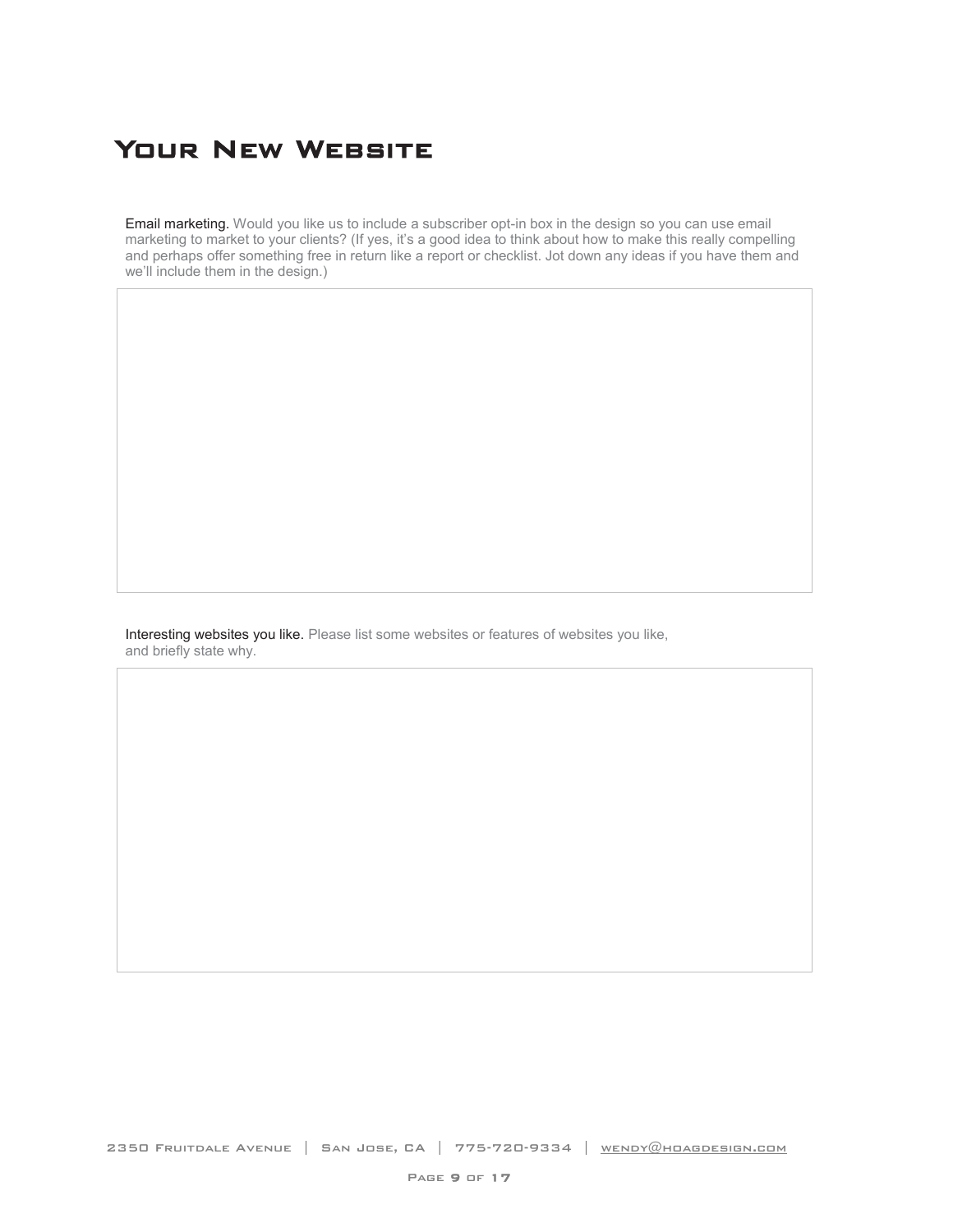## About Your Marketing & Advertising

How are you planning to market your site after it goes live? E.g. search engine optimization (SEO), pay per click advertising (PPC), newspaper, radio, TV, newsletters, direct mail, blogging, video, email marketing, social media, networking events, webinars, strategic alliances or forums, expos and events.

Existing collateral. Can you provide us with examples of any existing collateral to help get a feel for your business?

2350 FRUITDALE AVENUE | SAN JOSE, CA | 775-720-9334 | WENDY@HOAGDESIGN.COM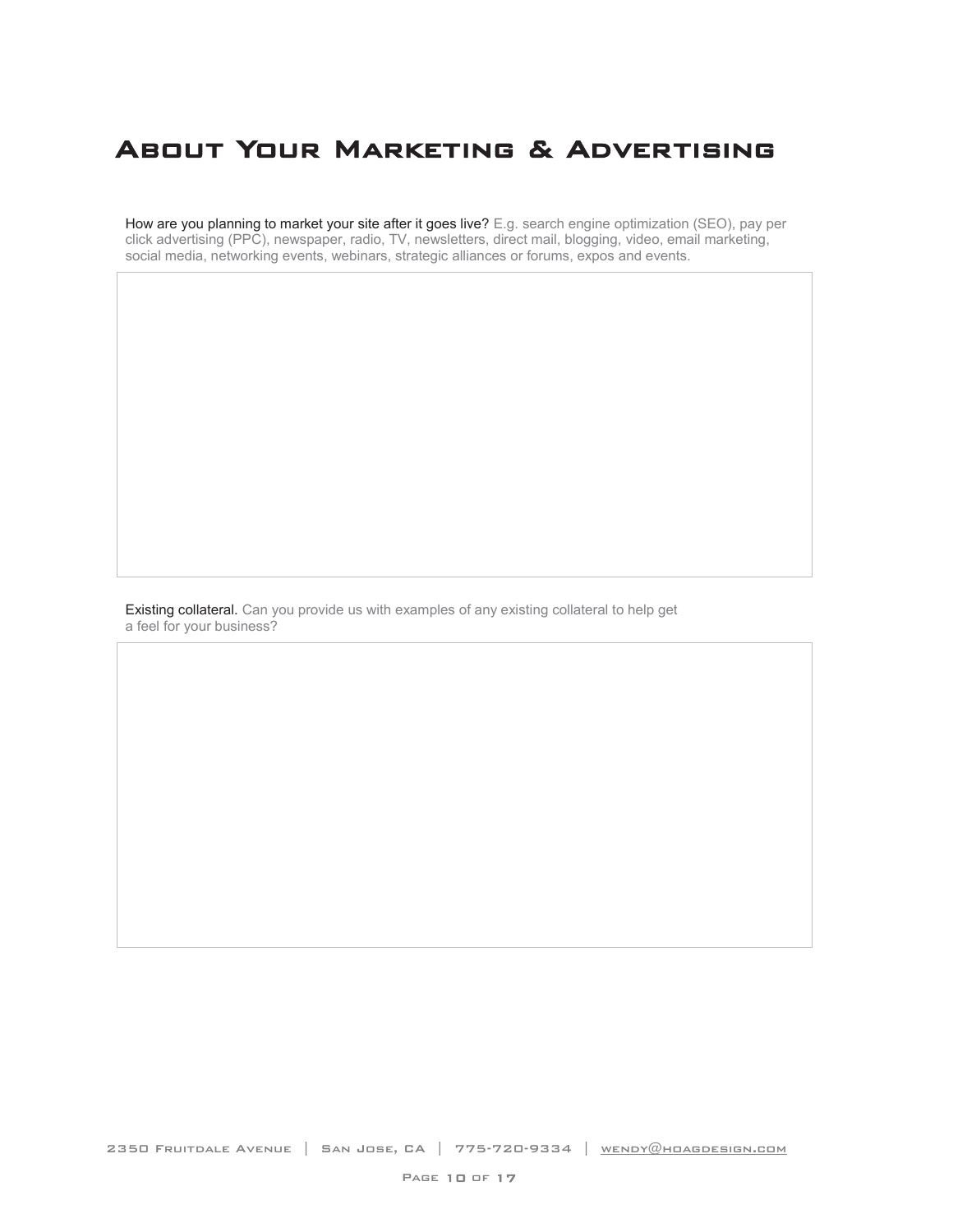## About your Facebook

Does your business have a physical location? (Yes/No)

If so, please provide the address:

Do you have a personal Facebook account? (Yes/No)

Do you already have a Facebook Page or is your business already listed on Facebook Places? (Yes/No)

If so, please provide URL and login details.

URL:

Username:

Password:

If not, do you require us to set up a new Facebook Page? (Yes/No)



2350 Fruitdale Avenue | San Jose, CA | 775-720-9334 | WENDY@HOAGDESIGN.COM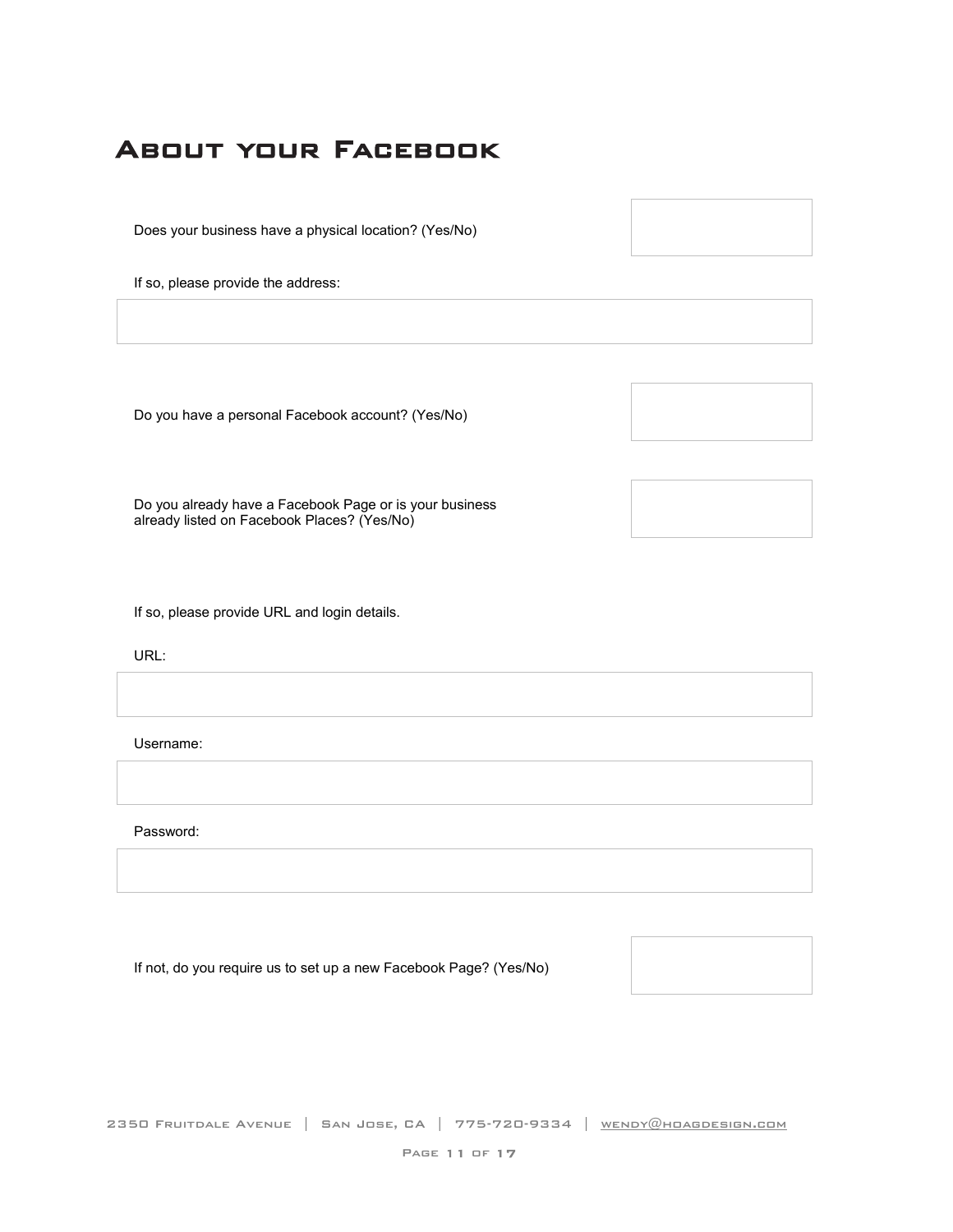#### **DESIGN**

Your Facebook Business Page Timeline consists of two images: A square Profile Picture and a Cover Image, which introduces new visitors to your brand and entices them to subscribe to your updates. In addition to the Profile Picture, our design team will be making you two cover images for your Page, so you can keep the design looking fresh, going forward.

Are you happy to use the logo from your current website in the Facebook design? (Yes/No)



If not, please provide a copy of your logo. Filename:

Are there any other branding elements that need to be included in the design?

#### Is there a particular style of design you would like to see?

E.g. Contemporary, clean & simple, traditional, grunge, elegant, sophisticated, young, colourful, classic, etc.

2350 Fruitdale Avenue | San Jose, CA | 775-720-9334 | [wendy@hoagdesign.com](mailto:wendy@hoagdesign.com)

Page 12 of 17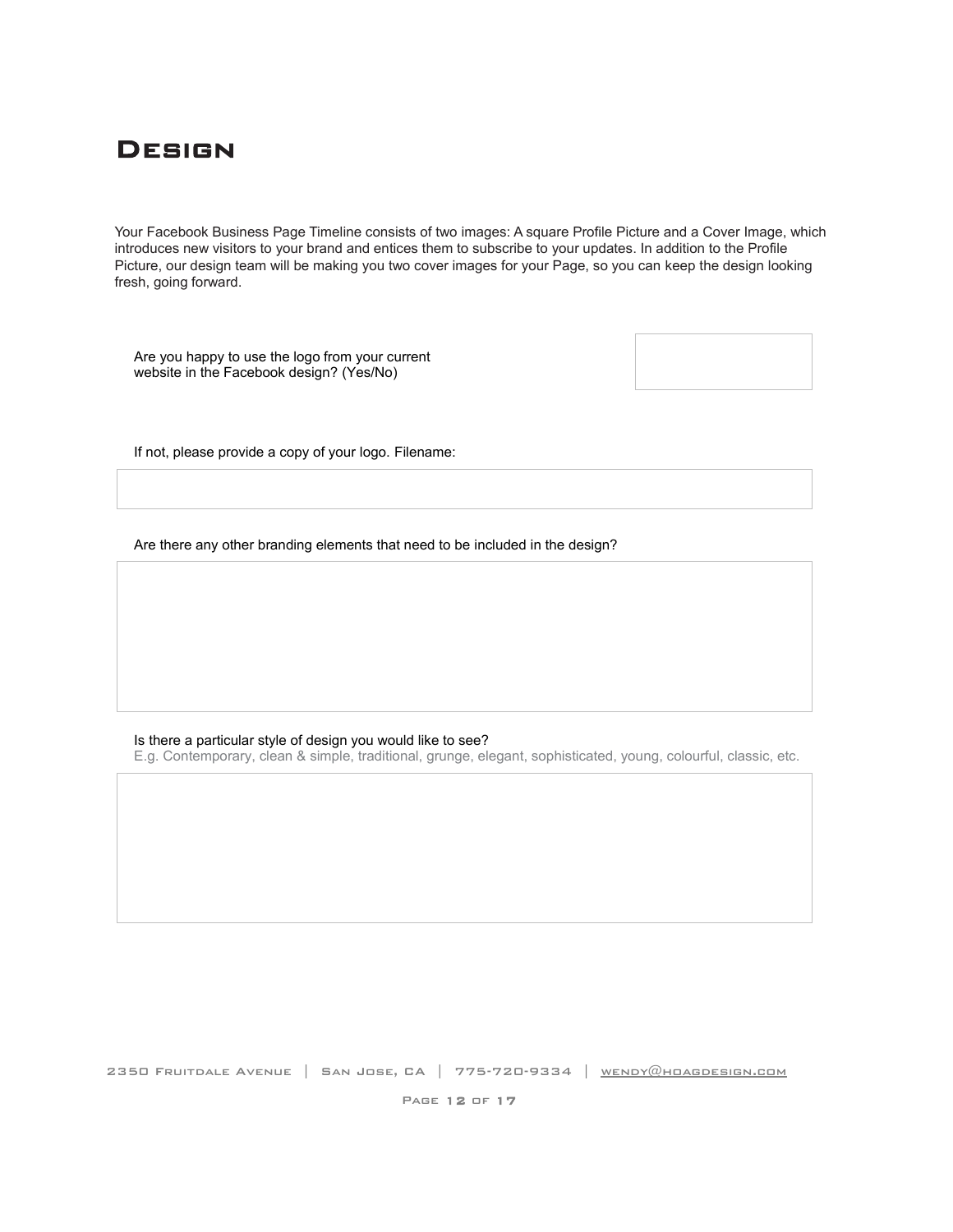# About Your FaceBook

Are there any other Facebook Timeline Pages that you like? If so, please provide URLs and briefly explain why.

#### Is there other content (words/web copy) that you would like on your cover images? Keep in mind that we'll be making two versions.

Please note: Facebook does not allow you to advertise product prices or offers (eg. 40% off) or calls to actions (eg. Get it now). They don't even want you to ask for 'likes'. Your cover image will be for branding purposes only. In other words, the only thing we're allowed to do is make your company look awesome.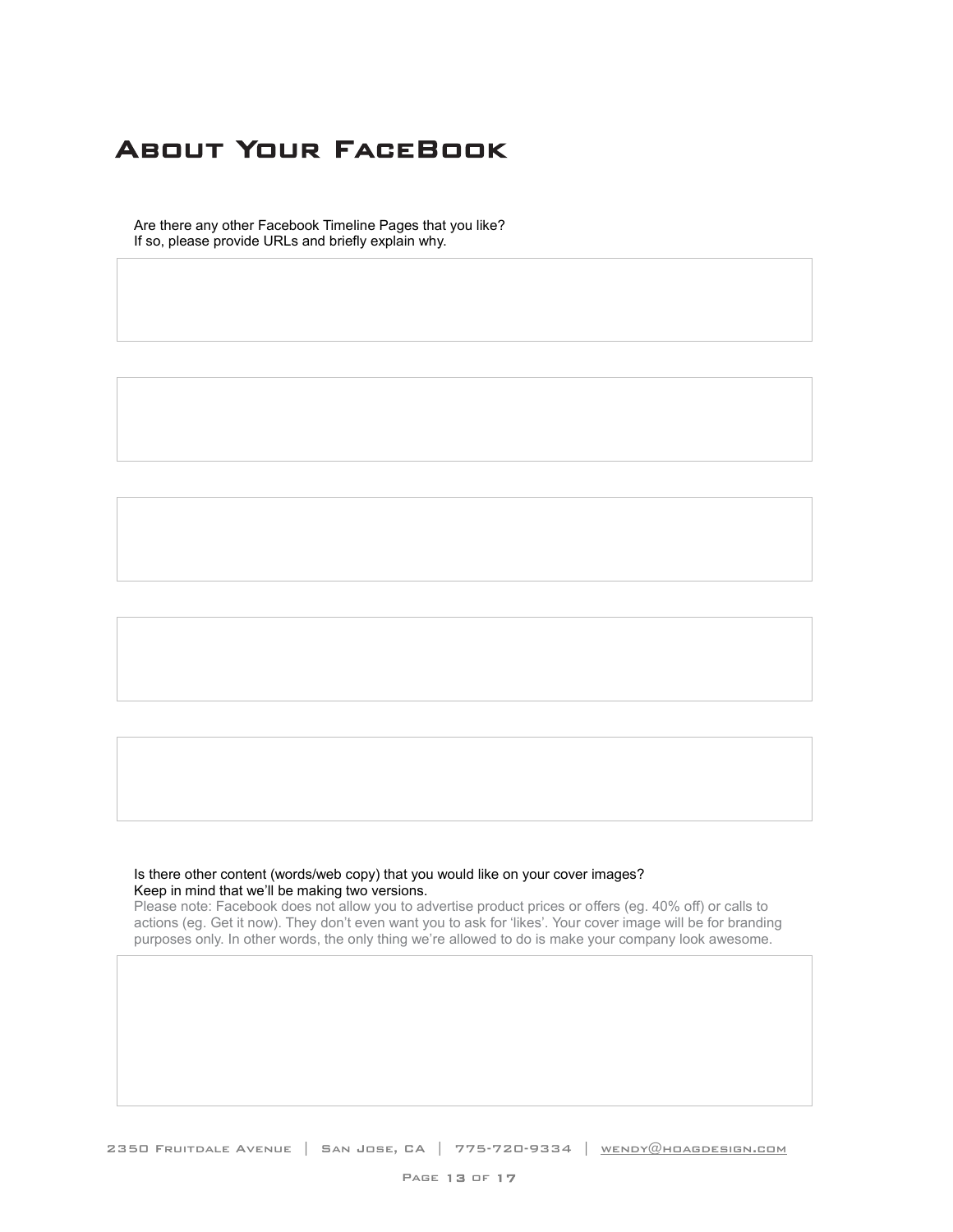# Local SEO Questionnaire

#### Business Details:

What is your company's unique selling point? What makes YOU different to your competitors?

What are the most profitable products or services you offer?

Are there any website / industry buzzwords we should be aware of?

Are there any particular keywords you want your website to focus on?

Who would you consider to be your biggest / best / leading competitors?

Which area / town / city / suburb are you looking to target?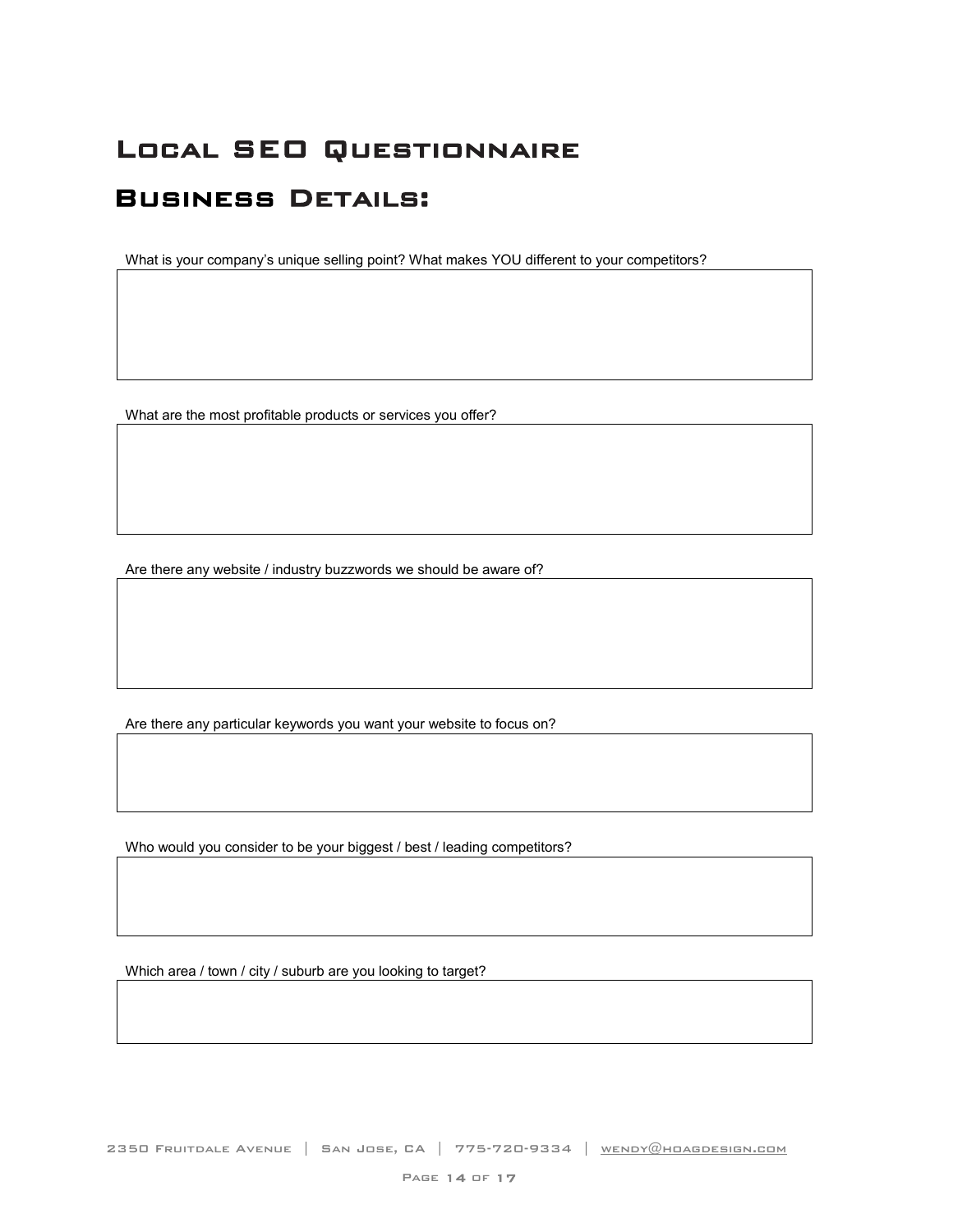# About your YouTube

Have you set up your YouTube page yet? If so, please tell us the URL and login details.

URL:

Username:

Password:

Do you require us to set up your YouTube page from scratch? (Yes/No)

Do you have a current logo? If yes, please send it to us. (Yes/No)

Are there any other branding elements that need to be included? (Yes/No)

If yes, please let us know the file names:



Page 15 of 17

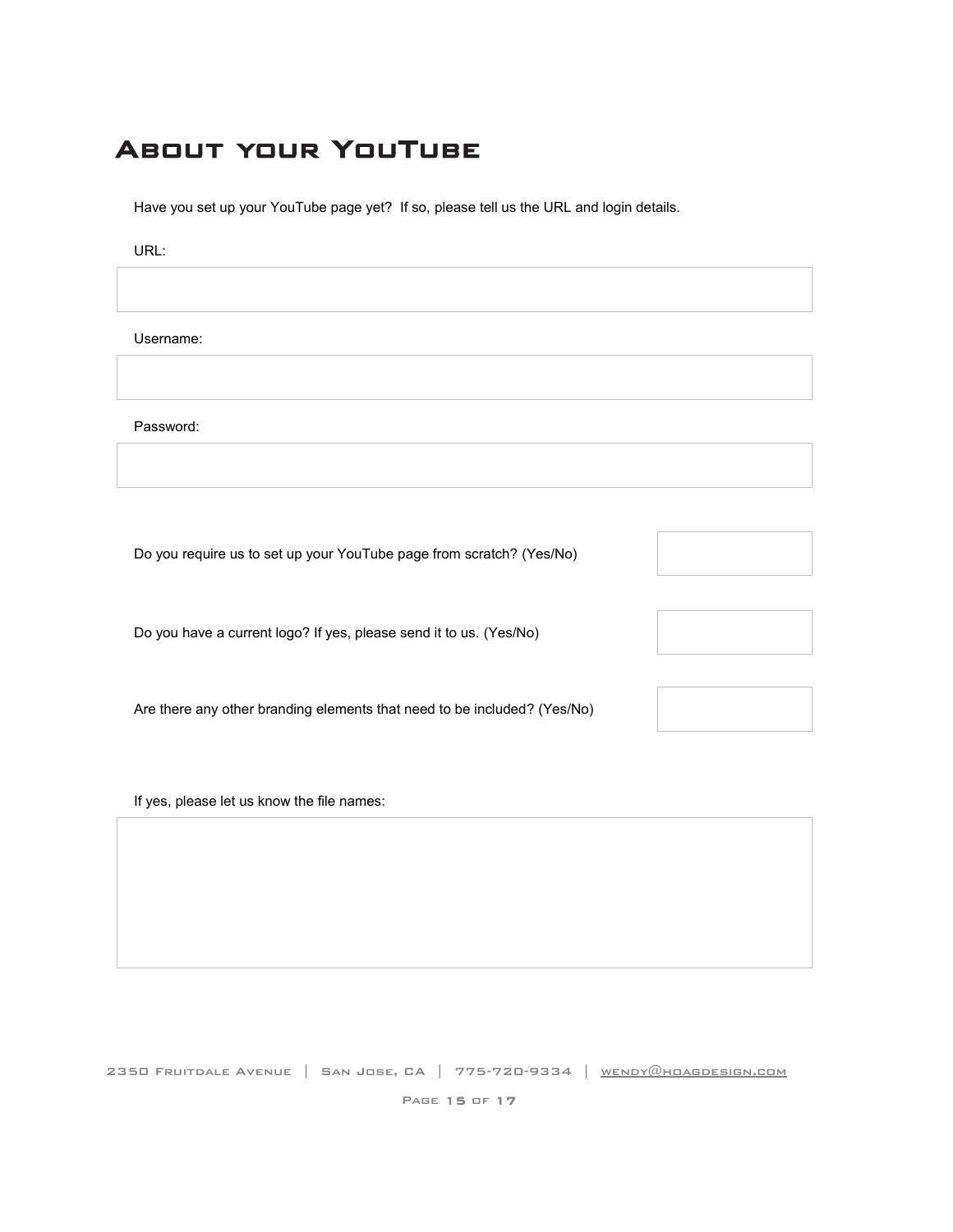# About your YouTube

Please tell us a little about your business.

What do you do? Who are you targeting? What sort of content will you be uploading?

Is there a particular style of design you would like to see?

Contemporary, clean and simple, traditional, grunge, elegant, sophisticated, young.

Do you have any other YouTube pages that you like? If so please list URL's here.

2350 FRUITDALE AVENUE | SAN JOSE, CA | 775-720-9334 | WENDY@HOAGDESIGN.COM

PAGE 16 OF 17